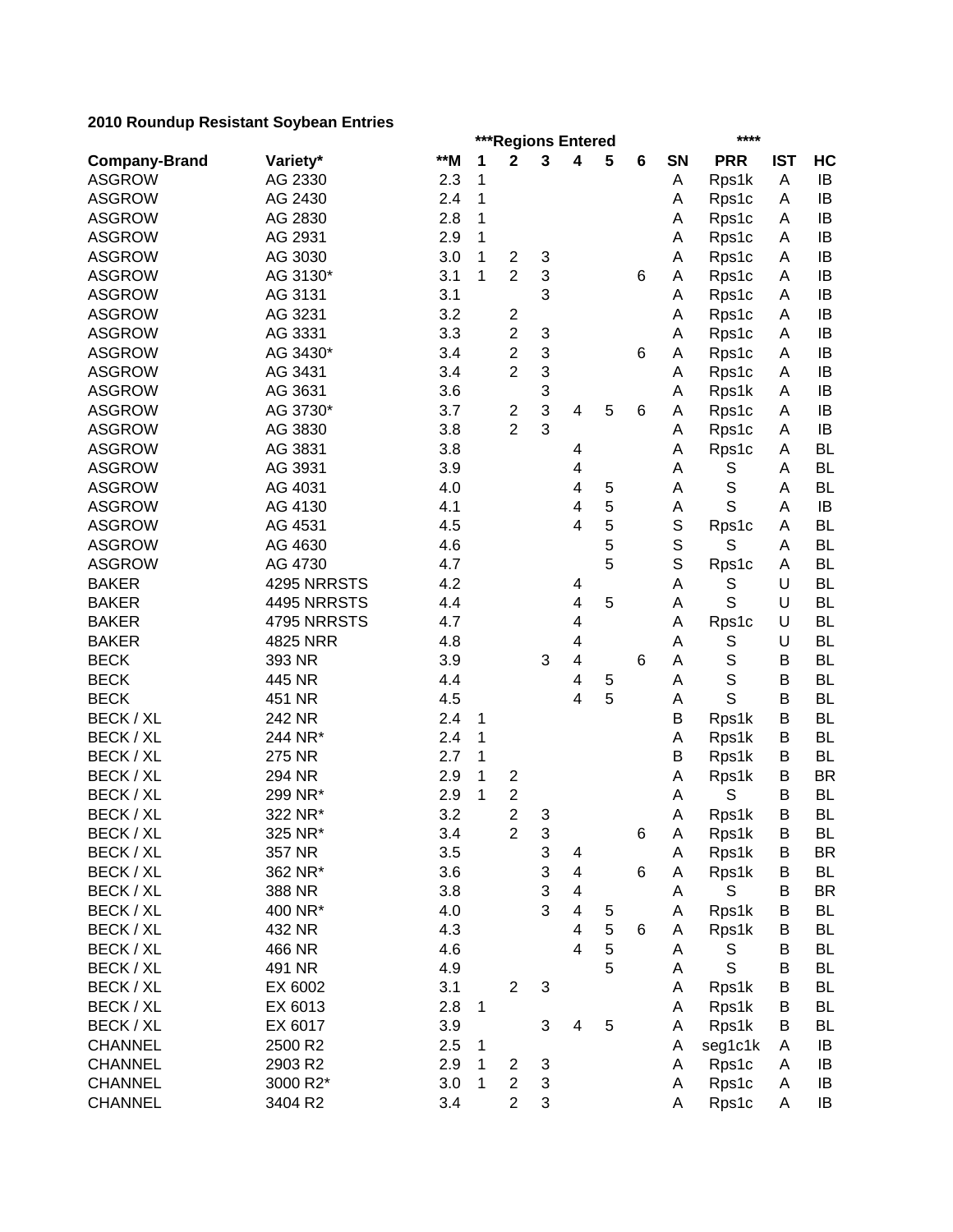|                      | ***Regions Entered<br>**** |       |        |                                             |   |                |   |   |                      |              |            |           |
|----------------------|----------------------------|-------|--------|---------------------------------------------|---|----------------|---|---|----------------------|--------------|------------|-----------|
| <b>Company-Brand</b> | Variety*                   | $**M$ | 1      | $\boldsymbol{2}$                            | 3 | 4              | 5 | 6 | SN                   | <b>PRR</b>   | <b>IST</b> | HC        |
| <b>CHANNEL</b>       | 3600 R2*                   | 3.6   |        | $\overline{2}$                              | 3 | 4              |   |   | A                    | S            | A          | М         |
| <b>CHANNEL</b>       | 3701 R2                    | 3.7   |        |                                             | 3 | 4              |   |   | Α                    | Rps1c        | Α          | IB        |
| <b>CHANNEL</b>       | 3801 R2                    | 3.8   |        |                                             |   | 4              |   |   | A                    | Rps1c        | A          | IB        |
| <b>CHANNEL</b>       | 4000 R2                    | 4.0   |        |                                             |   | 4              |   |   | А                    | S            | A          | <b>BL</b> |
| <b>DAIRYLAND</b>     | DSR-2300 RR*               | 2.3   | 1      |                                             |   |                |   |   | $\mathbb S$          | Rps1k        | В          | <b>BL</b> |
| <b>DAIRYLAND</b>     | DSR-234 RR*                | 2.3   | 1      |                                             |   |                |   |   | $\mathbb S$          | Rps1k        | B          | <b>BL</b> |
| <b>DAIRYLAND</b>     | DSR-2375 R2Y               | 2.3   | 1      |                                             |   |                |   |   | $\mathsf S$          | Rps1c        | B          | IB        |
| <b>DAIRYLAND</b>     | DSR-2560 RR*               | 2.5   | 1      | $\overline{\mathbf{c}}$                     |   |                |   |   | S                    | S            | В          | <b>BL</b> |
| <b>DAIRYLAND</b>     | <b>DSR-2727 R2Y</b>        | 2.7   | 1      | $\overline{2}$                              | 3 |                |   |   | $\mathsf S$          | Rps1k        | U          | <b>BL</b> |
| <b>DAIRYLAND</b>     | DSR-2770 RR*               | 2.7   |        | $\overline{2}$                              | 3 |                |   |   | $\mathbb S$          | Rps1k        | B          | <b>BL</b> |
| <b>DAIRYLAND</b>     | DSR-2929 RR*               | 2.9   | 1      | $\overline{2}$                              | 3 |                |   | 6 | A                    | Rps1k        | B          | <b>BL</b> |
| <b>DAIRYLAND</b>     | DSR-2930 R2Y*              | 2.9   | 1      | 2                                           |   |                |   |   | A                    | Rps1k        | B          | IB        |
| <b>DAIRYLAND</b>     | DSR-3003 RRSTS*            | 3.0   | 1      | $\overline{2}$                              |   |                |   |   | S                    | S            | B          | <b>BL</b> |
| <b>DAIRYLAND</b>     | DSR-3017 R2Y*              | 3.0   | 1      |                                             |   |                |   |   | S                    | Rps1k        | В          | <b>BL</b> |
| <b>DAIRYLAND</b>     | DSR-3155 RR*               | 3.1   |        | $\boldsymbol{2}$                            |   |                |   |   | Α                    | Rps1c        | U          | IB        |
| <b>DAIRYLAND</b>     | DSR-3240 R2Y               | 3.2   | 1      | $\mathbf 2$                                 |   |                |   |   | A                    | Rps1c        | F          | IB        |
| <b>DAIRYLAND</b>     | DSR-3265 RR*               | 3.2   |        | $\overline{c}$                              |   |                |   |   | $\mathsf S$          | S            | B          | <b>BL</b> |
| <b>DAIRYLAND</b>     | <b>DSR-3466 R2Y</b>        | 3.4   |        | $\overline{2}$                              | 3 |                |   | 6 | А                    | Rps1k        | F          | <b>BL</b> |
| <b>DAIRYLAND</b>     | DSR-3675 RR*               | 3.6   |        | $\overline{2}$                              | 3 |                |   |   | A                    | Rps1c        | B          | <b>BL</b> |
| <b>DAIRYLAND</b>     | DSR-3736 R2Y               | 3.7   |        |                                             | 3 | 4              |   |   | S                    | S            | F          | IB        |
| <b>DAIRYLAND</b>     | DSR-3939 R2Y               | 3.9   |        |                                             |   | 4              | 5 |   | Α                    | Rps1c        | В          | <b>BU</b> |
| <b>DAIRYLAND</b>     | DSR-4242 R2Y               | 4.2   |        |                                             |   | 4              | 5 |   | A                    | Rps1k        | B          | <b>BL</b> |
| <b>DAIRYLAND</b>     | DST 38-000 R2Y             | 3.8   |        |                                             | 3 | $\overline{4}$ |   |   | A                    | Rps1c        | B          | <b>BU</b> |
| <b>DELTA GROW</b>    | 4460 RR                    | 4.4   |        |                                             |   |                | 5 |   | Α                    | Rps1?        | B          | <b>BL</b> |
| <b>DELTA GROW</b>    | <b>4470 RRSTS</b>          | 4.4   |        |                                             |   |                | 5 |   | Α                    | S            | B          | <b>BL</b> |
| <b>DELTA GROW</b>    | 4880 RR                    | 4.8   |        |                                             |   |                | 5 |   | Α                    | U            | B          | <b>BL</b> |
| <b>DELTA GROW</b>    | 4970 RR                    | 4.9   |        |                                             |   |                | 5 |   |                      | Rps1k        | В          | <b>BL</b> |
| <b>DELTA GROW</b>    | 4975 RR                    | 4.9   |        |                                             |   |                | 5 |   | A<br>S               | S            | B          | <b>BL</b> |
| <b>DERAEDT</b>       | 2523 RR*                   | 2.5   |        |                                             |   |                |   |   | S                    | ?            | B          | <b>BL</b> |
| <b>DERAEDT</b>       | 2788 RRN*                  | 2.7   | 1<br>1 | $\overline{\mathbf{c}}$<br>$\boldsymbol{2}$ |   |                |   |   | Α                    | S            | B          | <b>BL</b> |
| <b>DIENER</b>        | 2621 CR2*                  | 2.6   | 1      | $\overline{2}$                              |   |                |   |   |                      |              | Α          | IB        |
| <b>DIENER</b>        | 2941 CR2*                  | 2.9   | 1      |                                             |   |                |   |   | A                    | Rps1c        |            | IB        |
|                      |                            |       | 1      | $\overline{\mathbf{c}}$<br>$\overline{2}$   |   |                |   |   | A                    | Rps1c        | A          | IB        |
| <b>DIENER</b>        | 3012 CR2*                  | 3.0   |        |                                             |   |                |   |   | Α                    | Rps1c        | A          |           |
| <b>DIENER</b>        | 3484 CR*                   | 3.4   | 1      |                                             |   |                |   |   | Α                    | Rps1c        | F          | <b>BL</b> |
| <b>DIENER</b>        | 3551 CR2*                  | 3.5   |        | 2                                           | 3 | $\overline{4}$ |   |   | A                    | Rps1c        | A          | $\sf IB$  |
| <b>DIENER</b>        | 3822 CR2*                  | 3.8   |        | $\overline{2}$                              | 3 | $\overline{4}$ |   |   | Α                    | Rps1c        | Α          | BL        |
| <b>DIENER</b>        | 4001 CR2*                  | 4.0   |        |                                             | 3 | 4              |   |   | Α                    | Rps1c        | Α          | <b>BL</b> |
| <b>DIENER</b>        | 3261 CR2*                  | 3.2   |        | $\overline{2}$                              |   |                |   |   | А                    | Rps1c        | Α          | IB        |
| <b>DIENER</b>        | 3311 CR2*                  | 3.3   |        |                                             | 3 |                |   |   | $\ddot{\phantom{0}}$ | Rps1c        | Α          | <b>BL</b> |
| DYNA-GRO             | 32RY40                     | 4.0   |        |                                             | 3 | 4              |   |   | A                    | Rps1c        | Α          | <b>BU</b> |
| DYNA-GRO             | 33A40                      | 4.0   |        |                                             |   |                | 5 |   | Α                    | S            | В          | BL        |
| DYNA-GRO             | 33RY39                     | 3.9   |        |                                             | 3 | 4              |   |   | A                    | $\mathbb S$  | Α          | IB        |
| DYNA-GRO             | 36C44                      | 4.4   |        |                                             |   | $\overline{4}$ | 5 |   | Α                    | $\mathsf{S}$ | B          | <b>BL</b> |
| DYNA-GRO             | 36RY24                     | 2.4   | 1      |                                             |   |                |   |   | Α                    | Rps1c        | A          | <b>BL</b> |
| DYNA-GRO             | 37P37                      | 3.7   |        |                                             | 3 |                |   |   | A                    | Rps1c        | B          | IB        |
| DYNA-GRO             | 37RY33                     | 3.3   |        | $\boldsymbol{2}$                            |   |                |   |   | Α                    | Rps1c        | Α          | IB        |
| DYNA-GRO             | 37RY39                     | 3.9   |        |                                             | 3 | 4              |   |   | A                    | $\mathbb S$  | A          | <b>BL</b> |
| DYNA-GRO             | 37RY47                     | 4.7   |        |                                             |   |                | 5 |   | $\mathbb S$          | Rps1c        | A          | <b>BL</b> |
| DYNA-GRO             | 38RY28                     | 2.8   | 1      | $\boldsymbol{2}$                            |   |                |   |   | Α                    | Rps1c        | A          | IB        |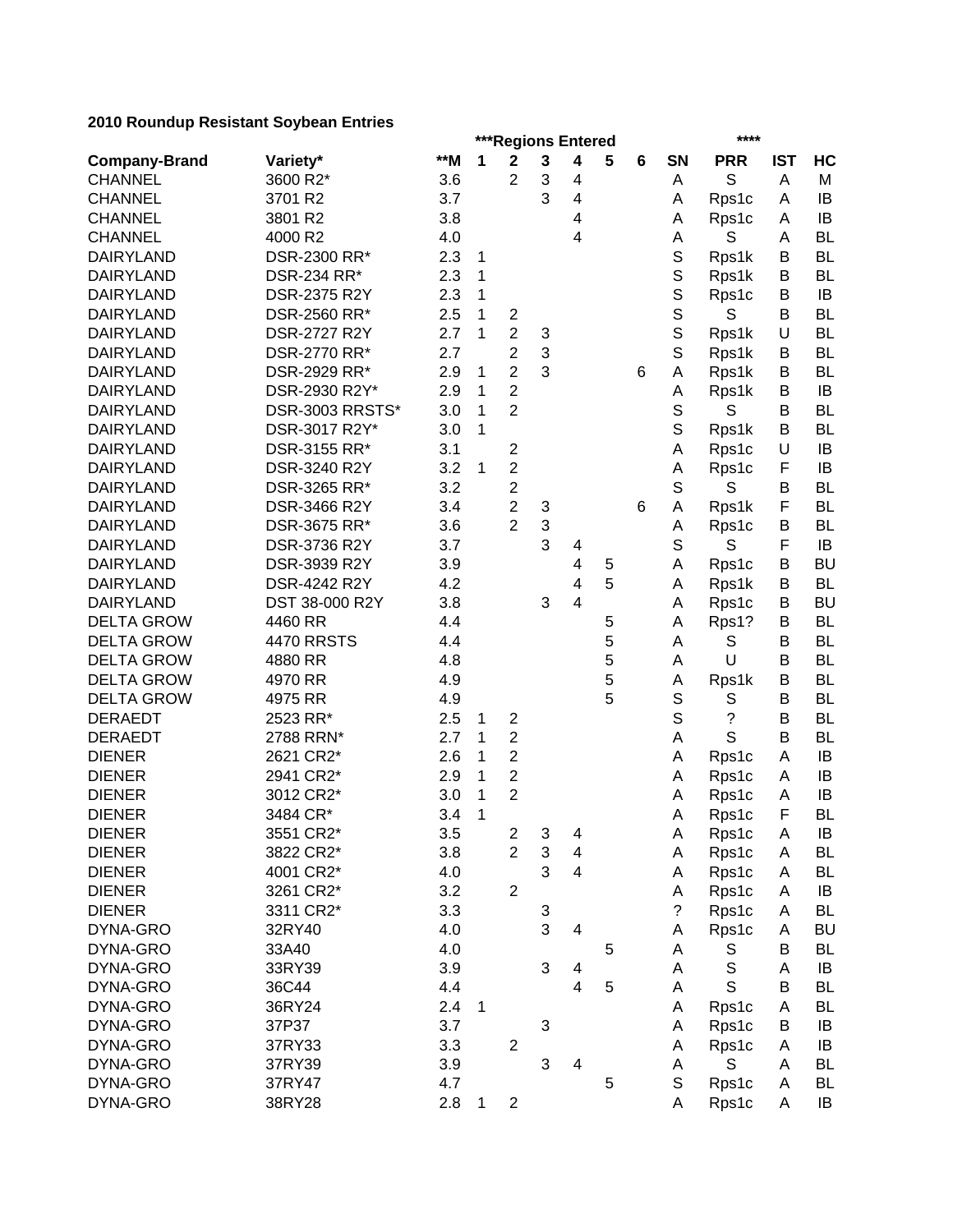|                      | ***Regions Entered |     |              |                                    |                           |                         |   |   |             |             |            |           |
|----------------------|--------------------|-----|--------------|------------------------------------|---------------------------|-------------------------|---|---|-------------|-------------|------------|-----------|
| <b>Company-Brand</b> | Variety*           | **M | 1            | $\mathbf 2$                        | 3                         | 4                       | 5 | 6 | <b>SN</b>   | <b>PRR</b>  | <b>IST</b> | HC        |
| DYNA-GRO             | 38RY35             | 3.5 |              | 2                                  | 3                         |                         |   |   | Α           | Rps1c       | A          | IB        |
| DYNA-GRO             | 38RY45             | 4.5 |              |                                    |                           | 4                       | 5 |   | Α           | Rps1c       | A          | IB        |
| DYNA-GRO             | 39RY30             | 3.0 | 1            | $\overline{2}$                     |                           |                         |   |   | Α           | Rps1c       | Α          | IB        |
| DYNA-GRO             | <b>V 25N9 RR</b>   | 2.5 | 1            |                                    |                           |                         |   |   | А           | S           | B          | <b>BL</b> |
| <b>EXCEL</b>         | 2700 R2YSTS        | 2.8 | 1            |                                    |                           |                         |   |   | $\mathbb S$ | Rps1k       | U          | <b>BL</b> |
| <b>EXCEL</b>         | 2900 R2YSTS        | 2.9 |              | $\boldsymbol{2}$                   |                           |                         |   |   | $\mathbb S$ | Rps1k       | B          | <b>BL</b> |
| <b>EXCEL</b>         | 3702 NNR2Y         | 3.7 |              |                                    | 3                         |                         |   |   | Α           | Rps1c       | U          | IB        |
| <b>EXCEL</b>         | 3900 R2Y           | 3.9 |              |                                    |                           | 4                       |   |   | S           | Rps1c       | U          | <b>BU</b> |
| <b>EXCEL</b>         | 4100 NNR2Y         | 4.2 |              |                                    |                           | $\overline{\mathbf{4}}$ |   |   | Α           | Rps1k       | U          | <b>BL</b> |
| <b>EXCEL</b>         | 4200 NR2Y          | 4.4 |              |                                    |                           | 4                       |   |   | Α           | Rps1k       | B          | <b>BL</b> |
| <b>EXCEL</b>         | 8190 NRR*          | 1.9 | 1            |                                    |                           |                         |   |   | A           | Rps1k       | U          | <b>BL</b> |
| <b>EXCEL</b>         | 8196 NNRRSTS*      | 1.9 | 1            |                                    |                           |                         |   |   | A           | Rps1k       | U          | <b>BL</b> |
| <b>EXCEL</b>         | 8217 RR            | 2.1 | 1            |                                    |                           |                         |   |   | S           | ?           | В          | <b>BL</b> |
| <b>EXCEL</b>         | 8236 NRR*          | 2.3 | 1            |                                    |                           |                         |   |   | O           | Rps1k       | B          | <b>BL</b> |
| <b>EXCEL</b>         | 8240 NRR*          | 2.4 | 1            |                                    |                           |                         |   |   | Α           | Rps1c       | F          | <b>BL</b> |
| <b>EXCEL</b>         | 8244 NApRR*        | 2.6 | 1            | $\overline{2}$                     |                           |                         |   | 6 | A           | S           | B          | <b>BU</b> |
| <b>EXCEL</b>         | 8252 RR*           | 2.5 | 1            |                                    |                           |                         |   |   | $\mathbb S$ | ?           | B          | <b>BL</b> |
| <b>EXCEL</b>         | 8257 RR            | 2.5 | 1            |                                    |                           |                         |   |   | $\mathbb S$ | ?           | U          | <b>BR</b> |
| <b>EXCEL</b>         | 8267 NApRR*        | 2.8 | 1            | $\overline{2}$                     |                           |                         |   | 6 | А           | S           | B          | <b>BU</b> |
| <b>EXCEL</b>         | 8273 RR*           | 2.7 | 1            |                                    |                           |                         |   |   | $\mathbb S$ | Rps1k       | B          | <b>BL</b> |
| <b>EXCEL</b>         | 8288 NNRR*         | 2.8 | 1            |                                    |                           |                         |   |   | Α           | Rps1k       | B          | <b>BL</b> |
| <b>EXCEL</b>         | 8352 NRR           | 3.5 |              |                                    | $\mathbf{3}$              |                         |   |   | Α           | ?           | B          | <b>BL</b> |
| <b>EXCEL</b>         | 8394 NRR*          | 3.9 |              |                                    |                           | 4                       |   |   | Α           | Rps1c       | U          | <b>BU</b> |
| <b>EXCEL</b>         | 8402 NNRR*         | 4.0 |              |                                    |                           | 4                       |   |   | Α           | Rps1c       | U          | <b>BR</b> |
| <b>EXCEL</b>         | 8427 NRRSTS*       | 4.2 |              |                                    |                           | 4                       |   |   | Α           | Rps1k       | U          | <b>BL</b> |
| <b>EXCEL</b>         | 8442 NRR*          | 4.2 |              |                                    |                           | 4                       |   |   | А           | ?           | B          | <b>BL</b> |
| <b>EXCEL</b>         | <b>8486 NNRR</b>   | 4.8 |              |                                    |                           | 4                       | 5 |   | Α           | Rps1c       | В          | <b>BL</b> |
| <b>FS HISOY</b>      | <b>HS 24A01</b>    | 2.4 | 1            |                                    |                           |                         |   |   | S           | Rps1c       | A          | <b>BU</b> |
| <b>FS HISOY</b>      | <b>HS 24R91</b>    | 2.4 | 1            |                                    |                           |                         |   |   | S           | S           | B          | <b>BL</b> |
| <b>FS HISOY</b>      | <b>HS 25A02</b>    | 2.5 | 1            |                                    |                           |                         |   |   | Α           |             | A          | <b>BL</b> |
| <b>FS HISOY</b>      | <b>HS 27A02</b>    | 2.7 | 1            |                                    |                           |                         |   |   | Α           | Rps1c<br>S  | A          | IB        |
| <b>FS HISOY</b>      | <b>HS 28A02</b>    |     | 1            |                                    |                           |                         |   |   |             |             | A          | IB        |
|                      |                    | 2.8 |              | $\overline{\mathbf{c}}$            |                           |                         |   |   | A           | Rps1c       |            |           |
| <b>FS HISOY</b>      | <b>HS 29A02</b>    | 2.9 | 1            | $\boldsymbol{2}$<br>$\overline{2}$ |                           |                         |   |   | A           | Rps1c       | A          | <b>BU</b> |
| <b>FS HISOY</b>      | <b>HS 29R80</b>    | 2.9 | 1            |                                    |                           |                         |   |   | Α           | Rps1k       | B          | <b>BL</b> |
| FS HISOY             | <b>HS 31A02</b>    | 3.1 | $\mathbf{1}$ | $\boldsymbol{2}$                   |                           |                         |   |   | A           | Rps1c       | A          | IB        |
| <b>FS HISOY</b>      | <b>HS 32A02</b>    | 3.2 |              | $\overline{c}$                     | $\ensuremath{\mathsf{3}}$ |                         |   |   | Α           | S           | A          | <b>BR</b> |
| <b>FS HISOY</b>      | <b>HS 33A02</b>    | 3.3 |              | $\boldsymbol{2}$                   | 3                         |                         |   |   | Α           | Rps1c       | Α          | IB        |
| <b>FS HISOY</b>      | <b>HS 3466</b>     | 3.4 |              | $\overline{2}$                     | 3                         |                         |   |   | Α           | Rps1c       | Α          | <b>BL</b> |
| <b>FS HISOY</b>      | <b>HS 35A02</b>    | 3.5 |              | $\overline{2}$                     | 3                         |                         |   |   | Α           | Rps1c       | Α          | IB        |
| <b>FS HISOY</b>      | <b>HS 37A02</b>    | 3.7 |              |                                    | 3                         | 4                       |   |   | Α           | Rps1a       | Α          | BL        |
| <b>FS HISOY</b>      | <b>HS 38A02</b>    | 3.8 |              |                                    | 3                         | 4                       |   |   | Α           | Rps1c       | Α          | IB        |
| <b>FS HISOY</b>      | HS 38R80*          | 3.8 |              |                                    | 3                         | 4                       |   |   | Α           | Rps1c       | B          | IB        |
| <b>FS HISOY</b>      | <b>HS 39A02</b>    | 3.9 |              |                                    | 3                         | 4                       | 5 |   | Α           | Rps1a/c     | Α          | <b>BL</b> |
| <b>FS HISOY</b>      | HS 39R70*          | 3.9 |              |                                    | 3                         | 4                       | 5 |   | Α           | Rps1c       | В          | <b>BL</b> |
| <b>FS HISOY</b>      | <b>HS 40A02</b>    | 4.0 |              |                                    |                           | 4                       | 5 |   | Α           | S           | A          | IB        |
| <b>FS HISOY</b>      | <b>HS 42A02</b>    | 4.2 |              |                                    |                           | 4                       | 5 |   | Α           | S           | Α          | <b>BL</b> |
| <b>FS HISOY</b>      | <b>HS 4366</b>     | 4.3 |              |                                    |                           | 4                       | 5 |   | А           | $\mathsf S$ | B          | <b>BL</b> |
| <b>FS HISOY</b>      | <b>HS 44A02</b>    | 4.4 |              |                                    |                           | 4                       | 5 |   | Α           | Rps1k       | A          | <b>BL</b> |
| <b>FS HISOY</b>      | <b>HS 45A02</b>    | 4.5 |              |                                    |                           | 4                       | 5 |   | Α           | Rps1c       | A          | IB        |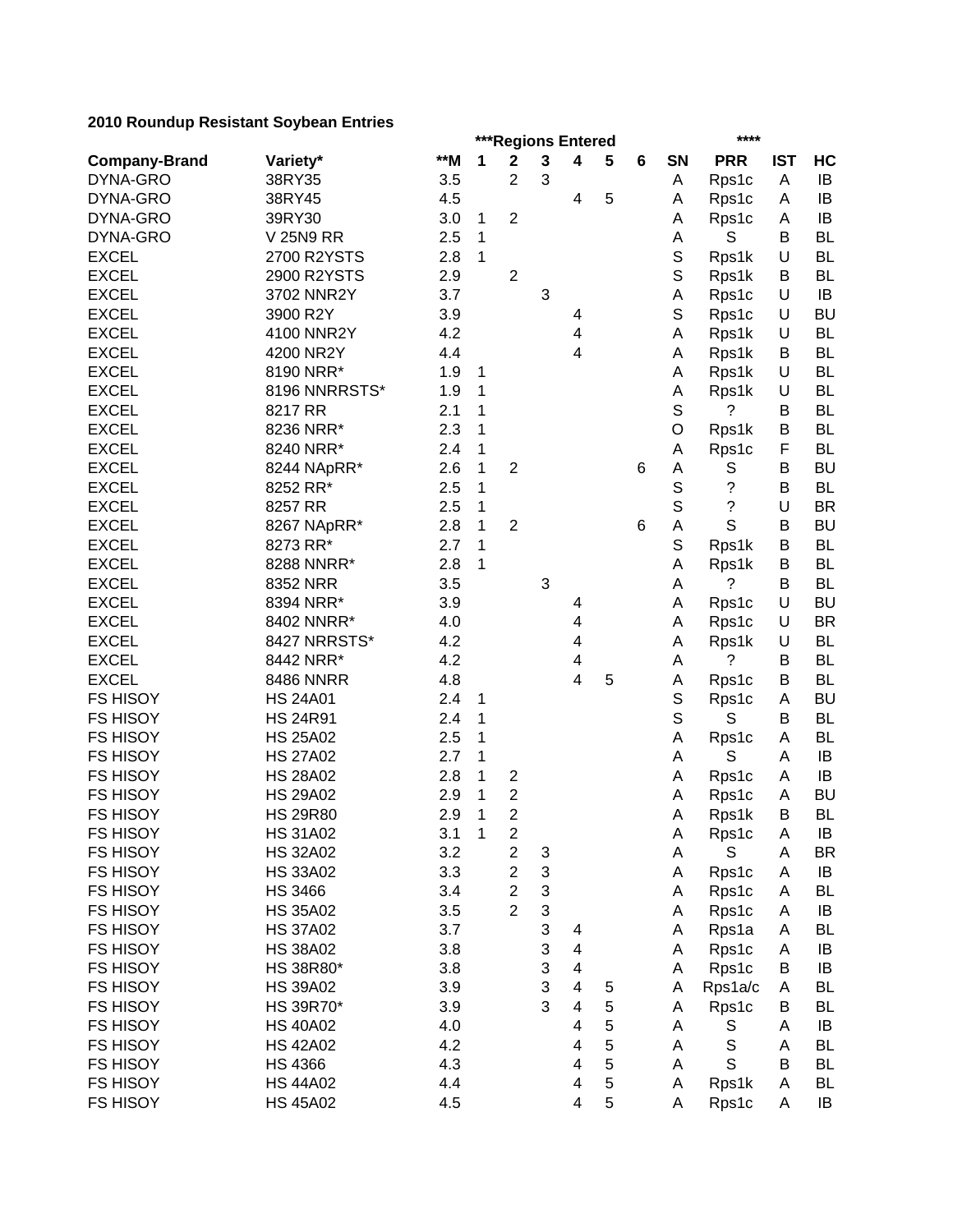|                      |                 |     | ***Regions Entered<br>**** |                         |                           |                         |   |   |             |             |            |           |  |
|----------------------|-----------------|-----|----------------------------|-------------------------|---------------------------|-------------------------|---|---|-------------|-------------|------------|-----------|--|
| <b>Company-Brand</b> | Variety*        | **M | 1                          | $\mathbf 2$             | 3                         | $\overline{\mathbf{4}}$ | 5 | 6 | SN          | <b>PRR</b>  | <b>IST</b> | HC        |  |
| <b>FS HISOY</b>      | HS 45T70*       | 4.5 |                            |                         |                           | 4                       | 5 |   | Α           | S           | B          | <b>BL</b> |  |
| <b>FS HISOY</b>      | <b>HS 47A02</b> | 4.7 |                            |                         |                           | 4                       | 5 |   | Α           | S           | A          | <b>BL</b> |  |
| <b>FS HISOY</b>      | HS 47A91*       | 4.7 |                            |                         |                           | 4                       | 5 |   | $\mathbb S$ | Rps1c       | A          | <b>BL</b> |  |
| <b>FS HISOY</b>      | HS 48R70*       | 4.8 |                            |                         |                           | $\overline{\mathbf{4}}$ | 5 |   | Α           | Rps1c       | B          | <b>BL</b> |  |
| G2 (NUTECH)          | 6279            | 2.7 |                            | $\boldsymbol{2}$        |                           |                         |   |   | S           | Rps1k       | B          | <b>BL</b> |  |
| G2 (NUTECH)          | 7438            | 4.6 |                            |                         | 3                         | $\overline{\mathbf{4}}$ |   |   | Α           | Rps1c       | B          | <b>BL</b> |  |
| G2 (NUTECH)          | 6311            | 3.1 | 1                          | $\overline{\mathbf{c}}$ | $\ensuremath{\mathsf{3}}$ |                         |   |   | $\mathbb S$ | Rps1k       | B          | <b>BL</b> |  |
| G2 (NUTECH)          | 6369            | 3.6 |                            | $\overline{c}$          | 3                         | 4                       |   |   | $\mathbb S$ | Rps1k       | B          | <b>BL</b> |  |
| G2 (NUTECH)          | 6373            | 3.7 |                            | $\overline{2}$          |                           |                         |   |   | $\mathbb S$ | Rps1k       | B          | <b>BL</b> |  |
| G2 (NUTECH)          | 7226*           | 2.2 | 1                          |                         |                           |                         |   |   | Β           | Rps1k       | В          | <b>BL</b> |  |
| G2 (NUTECH)          | 7249            | 2.4 | 1                          |                         |                           |                         |   |   | Α           | Rps1k       | В          | <b>BR</b> |  |
| G2 (NUTECH)          | 7258            | 2.5 | 1                          |                         |                           |                         |   |   | B           | Rps1k       | В          | <b>BR</b> |  |
| G2 (NUTECH)          | 7260            | 2.6 | 1                          |                         |                           |                         |   |   | Α           | Rps1k       | В          | <b>BL</b> |  |
| G2 (NUTECH)          | 7283            | 2.8 | 1                          | $\overline{\mathbf{c}}$ | 3                         |                         |   |   | Α           | Rps1k       | В          | <b>BL</b> |  |
| G2 (NUTECH)          | 7288*           | 2.8 | 1                          | $\overline{c}$          | 3                         |                         |   |   | B           | Rps1k       | B          | <b>BL</b> |  |
| G2 (NUTECH)          | 7290            | 2.9 | 1                          | $\overline{c}$          | 3                         |                         |   |   | Α           | Rps1k       | B          | <b>BL</b> |  |
| G2 (NUTECH)          | 7310            | 3.1 | 1                          | $\overline{2}$          |                           |                         |   |   | Α           | Rps1k       | B          | <b>BR</b> |  |
| G2 (NUTECH)          | 7327            | 3.2 | 1                          |                         |                           |                         |   |   | ??          | ??          | B          | <b>BR</b> |  |
| G2 (NUTECH)          | 7328            | 3.2 | 1                          | $\overline{c}$          | 3                         |                         |   |   | Α           | Rps1k       | B          | <b>BL</b> |  |
| G2 (NUTECH)          | 7330            | 3.3 | 1                          | $\overline{c}$          | $\ensuremath{\mathsf{3}}$ |                         |   |   | Α           |             | B          | <b>BR</b> |  |
|                      | 7350            | 3.5 |                            | $\overline{c}$          | $\ensuremath{\mathsf{3}}$ | $\overline{\mathbf{4}}$ |   |   |             | Rps1k       | B          | <b>BR</b> |  |
| G2 (NUTECH)          |                 |     |                            | $\overline{c}$          | 3                         | 4                       |   |   | Α           | Rps1k       |            |           |  |
| G2 (NUTECH)          | 7373*           | 3.7 |                            |                         |                           |                         |   |   | Α           | Rps1k       | B          | <b>BL</b> |  |
| G2 (NUTECH)          | 7376            | 3.7 |                            |                         | 3<br>3                    |                         |   |   | Α           | Rps1k       | B          | <b>BL</b> |  |
| G2 (NUTECH)          | 7383            | 3.8 |                            | 2                       |                           | $\overline{\mathbf{4}}$ |   |   | Α           | Rps1k       | B          | <b>BL</b> |  |
| G2 (NUTECH)          | 7385            | 3.8 |                            | $\overline{c}$          | 3                         | $\overline{\mathbf{4}}$ |   |   | Α           | Rps1k       | B          | <b>BL</b> |  |
| G2 (NUTECH)          | 7390            | 3.9 |                            | $\overline{2}$          | 3                         | $\overline{4}$          |   |   | Α           | Rps1k       | В          | BL        |  |
| G2 (NUTECH)          | 7398            | 3.9 |                            |                         | 3                         |                         |   |   | A           | S           | B          | <b>BL</b> |  |
| G2 (NUTECH)          | 7419            | 4.1 |                            |                         | 3                         |                         |   |   | Α           | $\mathbb S$ | B          | <b>BU</b> |  |
| G2 (NUTECH)          | 7420            | 4.2 |                            |                         | 3                         | 4                       |   |   | Α           | Rps1k       | B          | <b>BL</b> |  |
| G2 (NUTECH)          | 7439 S          | 4.3 |                            |                         | 3                         | 4                       |   |   | Α           | Rps1k       | В          | <b>BL</b> |  |
| G2 (NUTECH)          | 7460            | 4.6 |                            |                         | 3                         | 4                       |   |   | А           | S           | B          | <b>BL</b> |  |
| G2 (NUTECH)          | 7490            | 4.9 |                            |                         |                           | 4                       |   |   | Α           | S           | B          | <b>BL</b> |  |
| <b>GREAT HEART</b>   | GT-374 CR2      | 3.7 |                            |                         |                           |                         |   | 6 | Α           | Rps1c       | A          | IB        |  |
| <b>GREAT HEART</b>   | GT-378 CR2      | 3.7 |                            |                         |                           | 4                       |   |   | Α           | Rps1a       | A          | IB        |  |
| <b>GREAT HEART</b>   | GT-415 CR2      | 4.1 |                            |                         |                           |                         |   | 6 | Α           | S           | A          | IB        |  |
| <b>GREAT HEART</b>   | GT-470 R2       | 4.7 |                            |                         |                           | 4                       |   |   | $\mathbb S$ | $\mathbb S$ | A          | <b>BL</b> |  |
| <b>GREAT LAKES</b>   | GL 2555 RR*     | 2.5 | $\mathbf{1}$               |                         |                           |                         |   |   | $\mathsf S$ | S           | F          | <b>BL</b> |  |
| <b>GREAT LAKES</b>   | GL 3049 R2*     | 3.0 |                            | 2                       | 3                         |                         |   |   | Α           | Rps1c       | A          | IB        |  |
| <b>GREAT LAKES</b>   | GL 3259 R2*     | 3.2 |                            | $\mathbf{2}$            | $\ensuremath{\mathsf{3}}$ |                         |   |   | Α           | Rps1c       | Α          | IB        |  |
| <b>GREAT LAKES</b>   | GL 3449 RR      | 3.4 |                            | $\overline{2}$          | 3                         |                         |   |   | A           | Rps1c       | F          | <b>BL</b> |  |
| <b>HOBLIT</b>        | 38H1            | 3.8 |                            |                         | 3                         | 4                       |   |   | Α           | S           | B          | <b>BL</b> |  |
| <b>HOFFMAN</b>       | H 38-11 CR      | 3.8 |                            |                         |                           | 4                       | 5 |   | Α           | Rps1k       | B          | <b>BL</b> |  |
| <b>HOFFMAN</b>       | H 40-10 CR      | 4.0 |                            |                         |                           | 4                       | 5 |   | Α           | S           | B          | BL        |  |
| <b>HOFFMAN</b>       | H 43-09 CR      | 4.3 |                            |                         |                           | 4                       | 5 |   | A           | $\mathsf S$ | В          | <b>BL</b> |  |
| <b>HOFFMAN</b>       | H 46-09 CR      | 4.6 |                            |                         |                           | 4                       | 5 |   | A           | Rps1c       | В          | <b>BL</b> |  |
| <b>HOFFMAN</b>       | H 46-11 CR      | 4.6 |                            |                         |                           | 4                       | 5 |   | A           | S           | В          | <b>BL</b> |  |
| <b>HOFFMAN</b>       | H 48-10 CR      | 4.8 |                            |                         |                           | 4                       | 5 |   | A           | Rps1k       | B          | <b>BL</b> |  |
| <b>HORIZON</b>       | 28N44 R         | 2.8 |                            | $\overline{\mathbf{c}}$ | 3                         |                         |   |   | A           | $\mathbb S$ | Α          | <b>BL</b> |  |
| <b>HORIZON</b>       | 29N12 R*        | 2.9 |                            | $\overline{2}$          | 3                         |                         |   |   | A           | Rps1c       | A          | IB        |  |
|                      |                 |     |                            |                         |                           |                         |   |   |             |             |            |           |  |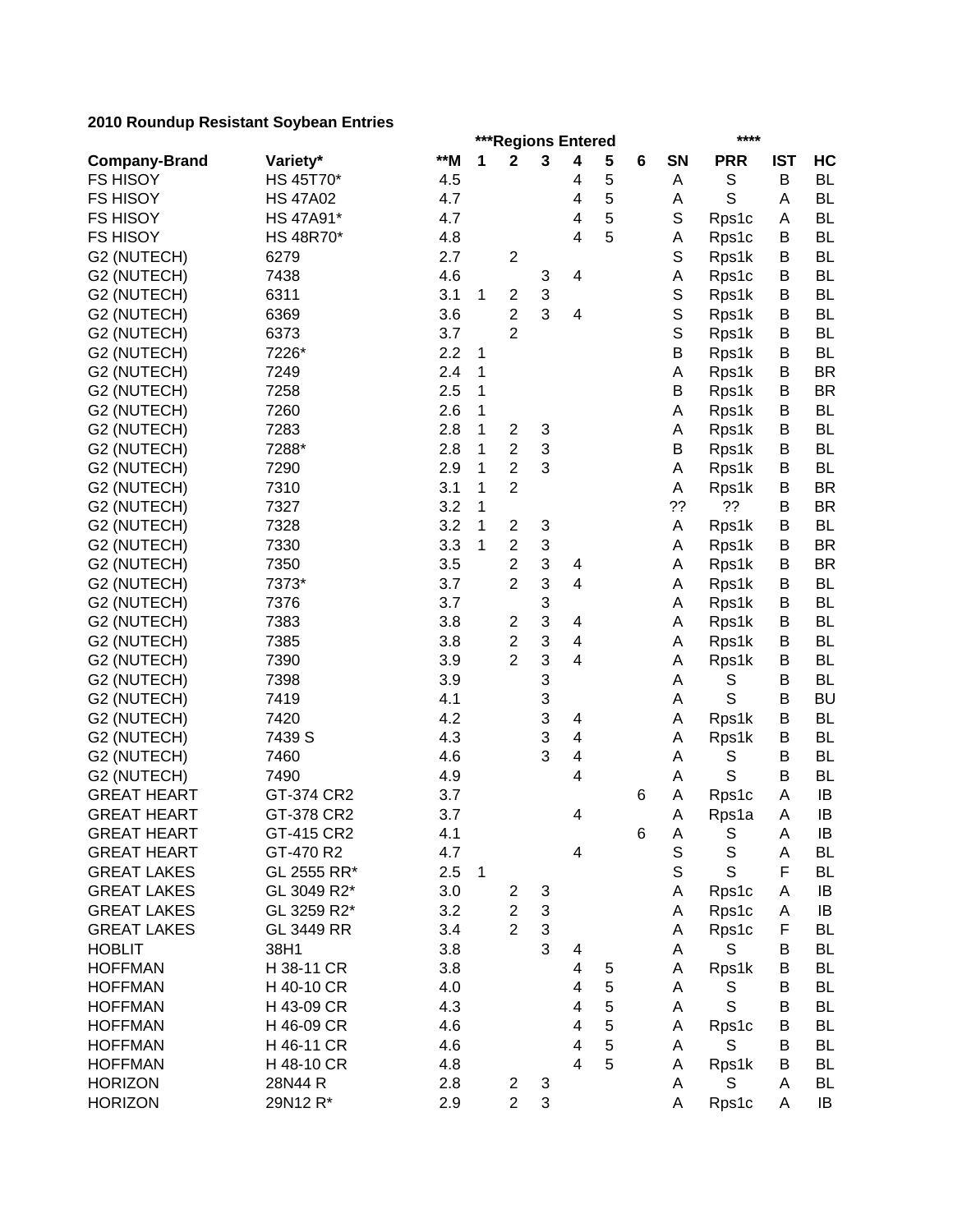|                      | ***Regions Entered<br>**** |       |              |                         |                           |                         |   |   |    |             |            |           |
|----------------------|----------------------------|-------|--------------|-------------------------|---------------------------|-------------------------|---|---|----|-------------|------------|-----------|
| <b>Company-Brand</b> | Variety*                   | $**M$ | 1            | $\mathbf 2$             | 3                         | 4                       | 5 | 6 | SN | <b>PRR</b>  | <b>IST</b> | HC        |
| <b>HORIZON</b>       | 29N90 R                    | 2.9   |              | $\overline{c}$          | 3                         |                         |   |   | A  | S           | A          | IB        |
| <b>HORIZON</b>       | 30N77 R                    | 3.0   |              | $\overline{2}$          | 3                         |                         |   |   | Α  | Rps1c       | A          | IB        |
| <b>HORIZON</b>       | 31N87 R                    | 3.1   |              | $\overline{c}$          | 3                         |                         |   |   | Α  | Rps1k       | A          | <b>BR</b> |
| <b>HORIZON</b>       | 32N62 R*                   | 3.2   |              | $\overline{2}$          | 3                         |                         |   |   | Α  | Rps1c       | A          | IB        |
| <b>HORIZON</b>       | 33N58 R                    | 3.3   |              | $\overline{c}$          | 3                         |                         |   |   | Α  | Rps1c       | Α          | IB        |
| <b>HORIZON</b>       | 34N39 R                    | 3.4   |              | $\overline{c}$          | 3                         |                         |   |   | A  | S           | A          | <b>BL</b> |
| <b>HORIZON</b>       | 34N43 R*                   | 3.4   |              | $\overline{c}$          | 3                         |                         |   |   | Α  | Rps1c       | A          | IB        |
| <b>HORIZON</b>       | 35N01 R*                   | 3.5   |              | $\overline{2}$          | 3                         |                         |   |   | Α  | Rps1c       | A          | IB        |
| <b>HORIZON</b>       | 36N62 R                    | 3.6   |              | $\overline{2}$          | 3                         |                         |   |   | Α  | Rps1c       | A          | <b>BL</b> |
| <b>HORIZON</b>       | 38N04 R                    | 3.8   |              |                         | 3                         | 4                       |   |   | A  | Rps1c       | A          | IB        |
| <b>HORIZON</b>       | 40N15 R*                   | 4.0   |              |                         | 3                         | 4                       |   |   | A  | S           | A          | <b>BL</b> |
| <b>HORIZON</b>       | 41N54 R                    | 4.1   |              |                         | 3                         | 4                       |   |   | Α  | Rps1c       | A          | <b>BU</b> |
| <b>HORIZON</b>       | H 340 N*                   | 3.4   |              | $\overline{2}$          | 3                         |                         |   |   | Α  | Rps1c       | F          | <b>BL</b> |
| <b>HORIZON</b>       | H 384 N*                   | 3.8   |              |                         | 3                         | 4                       |   |   | A  | Rps1c       | F          | <b>BU</b> |
| <b>HORIZON</b>       | H 401 N*                   | 4.0   |              |                         | 3                         | $\overline{4}$          |   |   | A  | S           | F          | <b>BL</b> |
| <b>HORIZON</b>       | H 419 N*                   | 4.1   |              |                         | 3                         | 4                       |   |   | Α  | S           | F          | <b>BL</b> |
| <b>HORIZON</b>       | H 422 N                    | 4.2   |              |                         | 3                         | 4                       |   |   | Α  | S           | F          | <b>BL</b> |
|                      | H 33-11 R2                 | 3.3   |              |                         | 3                         |                         |   |   |    |             |            |           |
| <b>HUBNER</b>        |                            |       |              |                         |                           |                         |   |   | Α  | Rps1c       | A          | IB        |
| <b>HUBNER</b>        | H 34-11 R2                 | 3.4   |              |                         | 3                         |                         |   |   | Α  | Rps1c       | A          | IB        |
| <b>HUBNER</b>        | H 35-10 R2                 | 3.6   |              |                         | 3                         |                         |   |   | Α  | S           | Α          |           |
| <b>HUBNER</b>        | H 37-10 R2                 | 3.7   |              |                         | 3                         |                         |   |   | Α  | Rps1c       | A          | IB        |
| <b>HUGHES</b>        | 454 RR                     | 2.5   | 1            |                         |                           |                         |   |   | Α  | S           | B          | <b>BL</b> |
| <b>HUGHES</b>        | 555 RR                     | 2.5   | 1            |                         |                           |                         |   |   | Α  | Rps1k       | B          | <b>BL</b> |
| <b>HUGHES</b>        | 777 RR                     | 2.7   | 1            |                         |                           |                         |   |   | Α  | Rps1k       | B          | BL        |
| <b>KRUGER</b>        | K2-2001                    | 2.0   | 1            |                         |                           |                         |   |   | A  | Rps1c       | A          | IB        |
| <b>KRUGER</b>        | K2-2502                    | 2.5   | 1            | $\overline{\mathbf{c}}$ |                           |                         |   |   | Α  | seg1c1k     | A          | IB        |
| <b>KRUGER</b>        | K2-2703                    | 2.7   | 1            | $\overline{c}$          |                           |                         |   |   | A  | S           | A          | <b>BL</b> |
| <b>KRUGER</b>        | K2-2802                    | 2.8   | 1            | $\overline{c}$          |                           |                         |   |   | Α  | Rps1k       | A          | IB        |
| <b>KRUGER</b>        | K2-2803                    | 2.8   | 1            | $\overline{2}$          |                           |                         |   |   | A  | Rps1c       | A          | IB        |
| <b>KRUGER</b>        | K2-2901                    | 2.9   | 1            | $\overline{c}$          | 3                         |                         |   |   | Α  | Rps1c       | A          | IB        |
| <b>KRUGER</b>        | K2-2902                    | 2.9   | 1            | $\overline{c}$          | 3                         |                         |   |   | A  | Rps1c       | A          | IB        |
| <b>KRUGER</b>        | K2-3002                    | 3.0   | 1            | $\overline{\mathbf{c}}$ | 3                         |                         |   |   | Α  | Rps1c       | A          | IB        |
| <b>KRUGER</b>        | K2-3103                    | 3.1   | 1            | $\overline{c}$          | 3                         |                         |   |   | Α  | Rps1c       | A          | IB        |
| <b>KRUGER</b>        | K2-3302                    | 3.3   | 1            | $\overline{c}$          | 3                         |                         |   |   | Α  | Rps1c       | A          | IB        |
| <b>KRUGER</b>        | K2-3402                    | 3.4   | $\mathbf{1}$ | $\mathbf{2}$            | 3                         |                         |   |   | A  | Rps1c       | A          | IB        |
| <b>KRUGER</b>        | K2-3601                    | 3.6   |              | $\overline{\mathbf{c}}$ | $\ensuremath{\mathsf{3}}$ | 4                       |   |   | Α  | S           | A          | Μ         |
| <b>KRUGER</b>        | K2-3602                    | 3.6   |              | $\overline{c}$          | 3                         | 4                       |   |   | Α  | Rps1a       | A          | <b>BL</b> |
| <b>KRUGER</b>        | K2-3801                    | 3.8   |              | $\overline{c}$          | 3                         | $\overline{\mathbf{4}}$ | 5 |   | Α  | S           | A          | <b>BR</b> |
| <b>KRUGER</b>        | K2-3802                    | 3.8   |              | $\overline{2}$          | 3                         | 4                       | 5 |   | Α  | Rps1c       | A          | IB        |
| <b>KRUGER</b>        | K2-3901                    | 3.9   |              |                         | 3                         | $\overline{4}$          | 5 |   | A  | S           | A          | <b>BL</b> |
| <b>KRUGER</b>        | K2-3902                    | 3.9   |              |                         | 3                         | 4                       | 5 |   | Α  | seg1a1c     | Α          | <b>BL</b> |
| <b>KRUGER</b>        | K2-4101                    | 4.1   |              |                         | 3                         | 4                       | 5 |   | A  | S           | A          | <b>BL</b> |
| <b>KRUGER</b>        | K2-4201                    | 4.2   |              |                         |                           | 4                       | 5 |   | Α  | $\mathbb S$ | A          | <b>BL</b> |
| <b>KRUGER</b>        | K2-4202                    | 4.2   |              |                         |                           | 4                       | 5 |   | Α  | Rps1a       | A          | IB        |
| <b>KRUGER</b>        | K2-4302                    | 4.3   |              |                         |                           | 4                       | 5 |   | Α  | Rps1a       | A          | <b>BL</b> |
| <b>KRUGER</b>        | K2-4501                    | 4.5   |              |                         |                           | 4                       | 5 |   | A  | seg1c       | A          | <b>BL</b> |
| <b>KRUGER</b>        | K2-4601                    | 4.6   |              |                         |                           | 4                       | 5 |   | A  | Rps1c       | A          | IB        |
| <b>KRUGER</b>        | K2-4701                    | 4.7   |              |                         |                           | 4                       | 5 |   | A  | S           | A          | <b>BL</b> |
| <b>KRUGER</b>        | K2X24 A1                   | 2.4   | 1            | $\boldsymbol{2}$        |                           |                         |   |   | A  | Rps1c       | A          | <b>BL</b> |
|                      |                            |       |              |                         |                           |                         |   |   |    |             |            |           |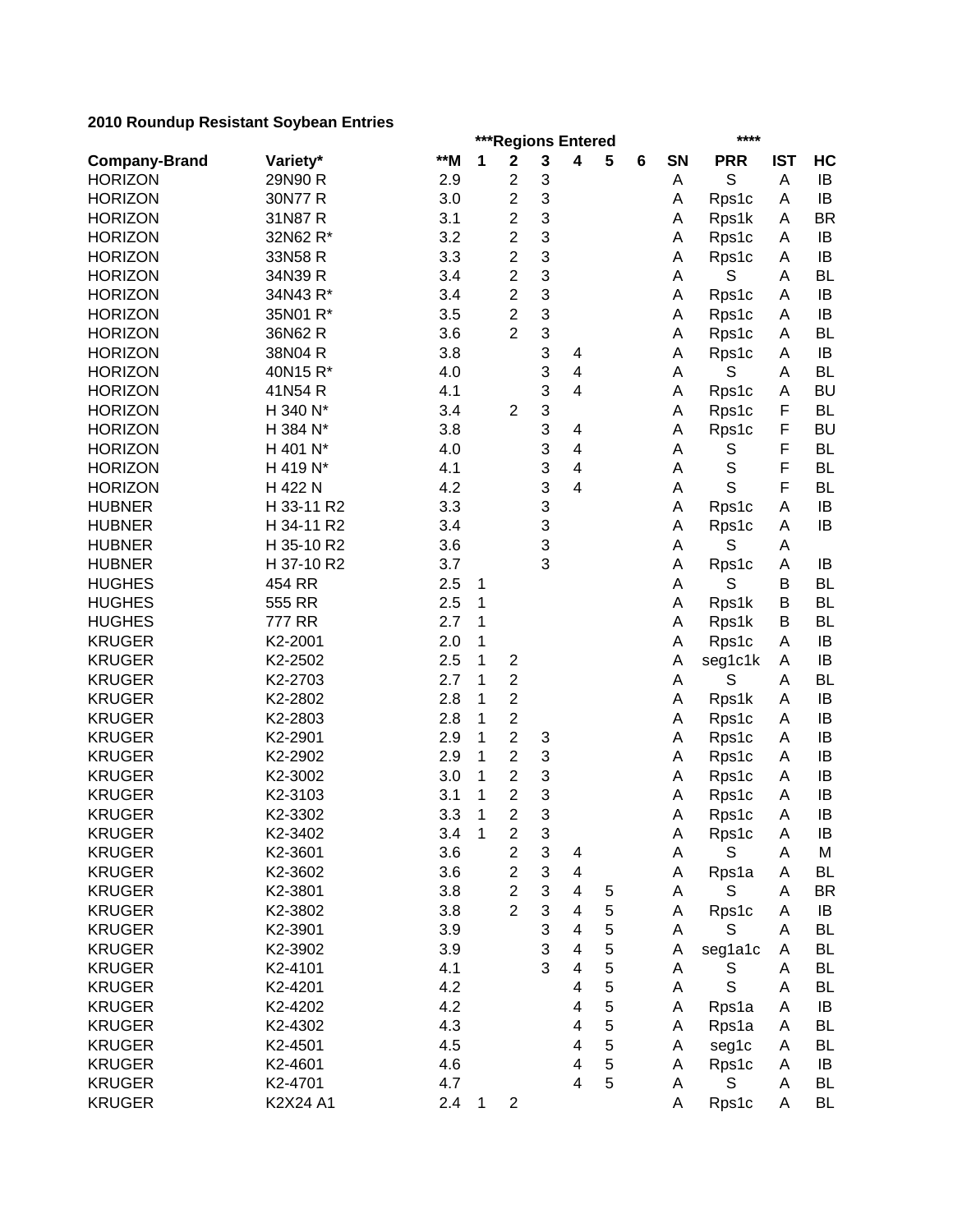|                                 | ***Regions Entered<br>**** |     |              |                                           |   |   |   |   |                  |                      |             |           |
|---------------------------------|----------------------------|-----|--------------|-------------------------------------------|---|---|---|---|------------------|----------------------|-------------|-----------|
| <b>Company-Brand</b>            | Variety*                   | **M | 1            | $\mathbf 2$                               | 3 | 4 | 5 | 6 | SN               | <b>PRR</b>           | <b>IST</b>  | HC        |
| <b>KRUGER</b>                   | K-348 RRSCN*               | 3.4 | 1            |                                           |   |   |   |   | Α                | Rps1c                | U           | <b>BL</b> |
| <b>KRUGER</b>                   | K-384 RRSCN*               | 3.8 | 1            |                                           |   | 4 |   |   | A                | Rps1c                | U           | <b>BU</b> |
| <b>KRUGER</b>                   | K-439 RRSCN*               | 4.3 |              |                                           |   | 4 |   |   | Α                | S                    | U           | <b>BL</b> |
| <b>LEWIS</b>                    | 300 R2                     | 3.0 |              | $\overline{\mathbf{c}}$                   |   |   |   |   | Α                | Rps1c                | A           | IB        |
| <b>LEWIS</b>                    | 330 R2                     | 3.3 |              | $\overline{c}$                            |   |   |   |   | Α                | Rps1c                | A           | IB        |
| <b>LEWIS</b>                    | 351 R2                     | 3.5 |              | $\overline{2}$                            | 3 |   |   |   | Α                | Rps1c                | A           | IB        |
| <b>LEWIS</b>                    | 371 R2                     | 3.7 |              |                                           | 3 |   |   |   | Α                | Rps1a                | A           | <b>BL</b> |
| <b>LEWIS</b>                    | 380 R2                     | 3.8 |              |                                           | 3 |   |   |   | A                | S                    | A           | <b>BR</b> |
| <b>LEWIS</b>                    | 381 R2                     | 3.8 |              |                                           | 3 | 4 |   |   | Α                | Rps1c                | A           | IB        |
| <b>LEWIS</b>                    | 3909*                      | 3.9 |              |                                           | 3 | 4 |   |   | Α                | Rps1c                | B           | <b>BU</b> |
| <b>LEWIS</b>                    | 400 R2                     | 4.0 |              |                                           |   | 4 |   |   | A                | S                    | A           | <b>BL</b> |
| <b>LEWIS</b>                    | 411 R2                     | 4.1 |              |                                           |   | 4 |   |   | A                | S                    | A           | <b>BL</b> |
| <b>LEWIS</b>                    | 421 R2                     | 4.2 |              |                                           |   | 4 |   |   | Α                | S                    | A           | <b>BL</b> |
| <b>MARTIN</b>                   | M 125 RR                   | 2.5 |              |                                           | 3 |   |   |   | S                | S                    | U           | IB        |
| <b>MARTIN</b>                   | M 132 NR2Y                 | 3.2 |              |                                           | 3 |   |   |   | A                | Rps1c                | U           | IB        |
| <b>MARTIN</b>                   | M 435 NRR                  | 3.5 |              |                                           | 3 |   |   |   | Α                | Rps1c                | B           |           |
| <b>MARTIN</b>                   | <b>M 927 NRR</b>           | 2.7 |              |                                           | 3 |   |   |   | A                | S                    | U           | <b>BL</b> |
| <b>MARTIN</b>                   | <b>M 930 NRR</b>           | 3.0 |              |                                           | 3 |   |   |   | Α                | Rps1a                | U           | <b>BL</b> |
| <b>MAVRICK</b>                  | 5394 RR*                   | 3.9 |              |                                           | 3 | 4 |   |   | Α                | Rps1a                | U           | <b>BR</b> |
| <b>MAVRICK</b>                  | 6343 RR*                   | 3.4 |              | $\overline{\mathbf{c}}$                   | 3 |   |   |   | Α                | Rps1c                | F           | <b>BL</b> |
| <b>MAVRICK</b>                  | 7270 RR*                   | 2.7 | 1            | $\overline{c}$                            |   |   |   |   | Α                | Rps1a                | F           | <b>BL</b> |
| <b>MAVRICK</b>                  | 7303 RR*                   | 3.0 |              | $\overline{c}$                            | 3 |   |   |   | Α                | Rps1c                | $\mathsf F$ | <b>BR</b> |
| <b>MAVRICK</b>                  | 7376 RR*                   | 3.7 |              |                                           | 3 |   |   |   | Α                | Rps1k                | F           | <b>BU</b> |
| <b>MAVRICK</b>                  | 9282 RY*                   | 2.8 | 1            |                                           |   |   |   |   | Α                | Rps1c                | U           | IB        |
| <b>MAVRICK</b>                  | 9302 RY*                   | 3.0 | 1            | $\overline{2}$                            |   |   |   |   | А                | Rps1c                | В           | IB        |
| <b>MAVRICK</b>                  | 9342 RY*                   | 3.4 |              |                                           | 3 |   |   |   | Α                | Rps1c                | U           | IB        |
| <b>MERSCHMAN</b>                | ROOSEVELT 1038RR2Y*        | 3.8 |              |                                           |   | 4 |   |   | ??               | 22                   | В           | <b>BL</b> |
| <b>MUNSON</b>                   | 8261 RR                    | 2.6 |              | $\overline{\mathbf{c}}$                   | 3 |   |   |   | ??               | ??                   | U           | <b>BL</b> |
| <b>MUNSON</b>                   | 8281 R2Y                   | 2.8 |              | $\mathbf{2}$                              |   |   |   |   | A                | S                    | Α           | IB        |
| <b>MUNSON</b>                   | 8291 RR                    | 2.9 |              | $\overline{c}$                            |   |   |   |   | Α                | Rps1c                | U           | IB        |
| <b>MUNSON</b>                   | 8301 R2Y                   | 3.0 |              | $\overline{\mathbf{c}}$                   |   |   |   |   | Α                | Rps1c                | A           | IB        |
| <b>MUNSON</b>                   | 8321 R2Y                   | 3.2 |              | $\overline{c}$                            | 3 |   |   |   | Α                | Rps1k                | A           | <b>BR</b> |
| <b>MUNSON</b>                   | 8328 RR*                   | 3.2 |              | $\overline{\mathbf{c}}$                   | 3 |   |   |   | Α                | Rps1c                | A           | IB        |
| <b>MUNSON</b>                   | 8361 RR                    | 3.6 |              | $\overline{2}$                            | 3 |   |   |   | A                | S                    | U           | <b>BL</b> |
|                                 | 8371 R2Y                   | 3.7 |              | $\overline{c}$                            | 3 |   |   |   |                  |                      |             | $\sf IB$  |
| <b>MUNSON</b><br><b>MYCOGEN</b> |                            |     | $\mathbf{1}$ |                                           |   |   |   |   | A                | Rps1c<br>$\mathbb S$ | A           |           |
|                                 | 5B251 RR                   | 2.5 |              |                                           |   |   |   |   | $\mathbb S$<br>S |                      | B<br>B      | BL        |
| <b>MYCOGEN</b>                  | 5B261 RR*                  | 2.6 |              | $\overline{\mathbf{c}}$<br>$\overline{2}$ |   |   |   |   |                  | Rps1c                |             | IB        |
| <b>MYCOGEN</b>                  | 5N280 RR*                  | 2.8 |              |                                           |   |   |   |   | Α                | Rps1k                | B           | <b>BL</b> |
| <b>MYCOGEN</b>                  | 5N340 RR*                  | 3.4 |              |                                           | 3 |   |   |   | Α                | Rps1c                | В           | <b>BU</b> |
| <b>MYCOGEN</b>                  | 5N370 RR                   | 3.7 |              |                                           |   | 4 |   |   | Α                | Rps1c                | В           | IB        |
| <b>MYCOGEN</b>                  | 5N383 RR                   | 3.8 |              |                                           | 3 |   |   |   | A                | S                    | B           | IB        |
| <b>MYCOGEN</b>                  | 5N411 RR                   | 4.1 |              |                                           |   | 4 |   |   | A                | S                    | B           | <b>BL</b> |
| <b>MYCOGEN</b>                  | 5N450 RR*                  | 4.5 |              |                                           |   |   | 5 |   | А                | S                    | B           | <b>BL</b> |
| <b>NUTECH</b>                   | 7309                       | 2.9 |              |                                           | 3 |   |   |   | A                | S                    | B           | <b>BL</b> |
| <b>NUTECH</b>                   | 2324+RN*                   | 2.3 | 1            |                                           |   |   |   |   | Α                | S                    | B           | <b>BR</b> |
| <b>NUTECH</b>                   | 2660 RN                    | 2.6 | 1            |                                           |   |   |   |   | Α                | Rps1c                | В           | <b>BR</b> |
| <b>NUTECH</b>                   | 4041 SRN                   | 4.0 |              |                                           | 3 |   |   |   | А                | S                    | В           | <b>BL</b> |
| <b>NUTECH</b>                   | 6281                       | 2.8 | 1            |                                           |   |   |   |   | S                | Rps1k                | В           | <b>BL</b> |
| <b>NUTECH</b>                   | 7251                       | 2.5 | 1            |                                           |   |   |   |   | Α                | S                    | B           | BL        |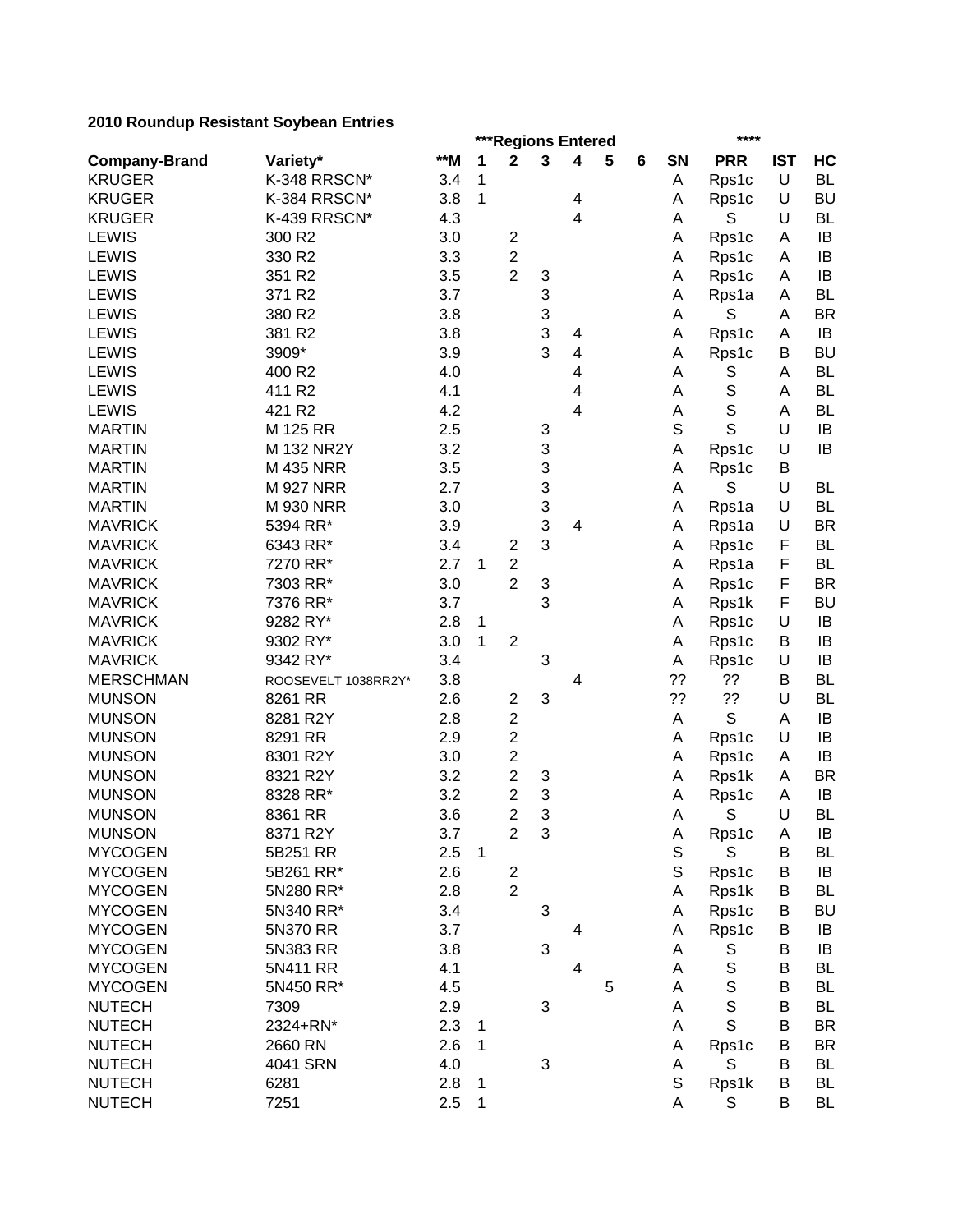|                      |                   |     |              | ***Regions Entered      |                           | ****                    |   |        |             |             |            |           |
|----------------------|-------------------|-----|--------------|-------------------------|---------------------------|-------------------------|---|--------|-------------|-------------|------------|-----------|
| <b>Company-Brand</b> | Variety*          | **M | 1            | $\mathbf 2$             | 3                         | 4                       | 5 | 6      | SN          | <b>PRR</b>  | <b>IST</b> | HC        |
| <b>NUTECH</b>        | 7269              | 2.6 | 1            |                         |                           |                         |   |        | Α           | S           | B          | <b>BU</b> |
| <b>NUTECH</b>        | 7297              | 2.9 |              | $\overline{2}$          | 3                         |                         |   |        | Α           | Rps1k       | B          | IB        |
| <b>NUTECH</b>        | 7299*             | 2.9 | 1            |                         |                           |                         |   |        | Α           | S           | B          | <b>BL</b> |
| <b>NUTECH</b>        | 7316*             | 3.1 |              | $\overline{2}$          | $\ensuremath{\mathsf{3}}$ |                         |   |        | A           | Rps1c       | B          | IB        |
| <b>NUTECH</b>        | 7333*             | 3.3 |              |                         | 3                         |                         |   |        | ??          | ??          | B          | <b>BL</b> |
| <b>NUTECH</b>        | 7353              | 3.5 |              | $\overline{\mathbf{c}}$ |                           |                         |   |        | A           | S           | B          | <b>BL</b> |
| <b>NUTECH</b>        | 7359              | 3.5 |              | $\overline{c}$          | 3                         | 4                       |   |        | Α           | Rps1k       | B          | IB        |
| <b>NUTECH</b>        | 7369 S            | 3.6 |              | $\overline{c}$          | 3                         |                         |   |        | A           | Rps1c       | B          | IB        |
| <b>NUTECH</b>        | 7379*             | 3.7 |              | $\overline{c}$          | 3                         | 4                       |   |        | Α           | Rps1c       | B          | IB        |
| <b>NUTECH</b>        | 7388              | 3.8 |              | 2                       | 3                         | 4                       |   |        | A           | Rps1k       | B          | <b>BL</b> |
| <b>NUTECH</b>        | 7399*             | 3.9 |              | 2                       | 3                         | 4                       |   |        | Α           | Rps1c       | B          | <b>BL</b> |
| <b>NUTECH</b>        | 7425 S            | 4.2 |              |                         | 3                         | 4                       |   |        | A           | S           | В          | <b>BL</b> |
| <b>NUTECH</b>        | 7434              | 4.3 |              |                         |                           | 4                       |   |        | A           | S           | B          | <b>BL</b> |
| <b>PIONEER</b>       | 92M54*            | 2.5 | 1            | $\boldsymbol{2}$        | 3                         |                         |   | 6      | A           | Rps1c       | В          | <b>BR</b> |
| <b>PIONEER</b>       | 92Y30*            | 2.3 | 1            | $\overline{c}$          |                           |                         |   | 6      | A           | Rps1k       | В          | IB        |
| <b>PIONEER</b>       | 92Y51*            | 2.5 | 1            | $\overline{\mathbf{c}}$ |                           |                         |   | 6      | A           | Rps1k       | B          | <b>BL</b> |
| <b>PIONEER</b>       | 92Y80*            | 2.8 | 1            | $\overline{2}$          | $\ensuremath{\mathsf{3}}$ | 4                       |   | 6      | А           | Rps1k       | B          | <b>BR</b> |
| <b>PIONEER</b>       | 93M11*            | 3.1 |              |                         | 3                         |                         |   |        | $\mathbb S$ | Rps1k       | U          | <b>BL</b> |
| <b>PIONEER</b>       | 93M42*            | 3.4 | 1            | $\mathbf{2}$            | 3                         | 4                       |   | 6      | A           | S           | B          | <b>BL</b> |
| <b>PIONEER</b>       | 93M61*            | 3.6 |              | $\overline{c}$          | 3                         | 4                       |   | 6      | Α           | Rps1k       | B          | <b>BL</b> |
| <b>PIONEER</b>       | 93Y02*            | 3.0 | 1            | $\overline{c}$          | 3                         |                         |   | 6      | Α           | Rps1k       | B          | <b>BL</b> |
| <b>PIONEER</b>       | 93Y11*            | 3.1 | 1            | $\overline{c}$          | 3                         |                         |   | 6      | Α           | Rps1k       | B          | <b>BL</b> |
| <b>PIONEER</b>       | 93Y20*            | 3.2 |              | $\overline{c}$          |                           |                         |   |        | Α           | Rps1k       | U          | <b>BL</b> |
| <b>PIONEER</b>       | 93Y40*            | 3.4 | 1            | $\overline{c}$          | 3                         | 4                       |   |        | A           | Rps1k       | B          | <b>BL</b> |
| <b>PIONEER</b>       | 93Y51*            | 3.5 | 1            | $\overline{2}$          | 3                         | $\overline{\mathbf{4}}$ |   | 6<br>6 | A           |             | B          | <b>BL</b> |
| <b>PIONEER</b>       |                   | 3.7 |              | $\overline{c}$          | 3                         |                         |   |        |             | Rps1k<br>S  |            | <b>BU</b> |
|                      | 93Y70*            |     | 1            |                         |                           | $\overline{\mathbf{4}}$ |   | 6      | A           |             | B          |           |
| <b>PIONEER</b>       | 93Y91*            | 3.9 | 1            | $\overline{2}$          | 3                         | 4                       |   | 6      | Α           | Rps1k       | B          | <b>BL</b> |
| <b>PIONEER</b>       | 93Y92*            | 3.9 |              |                         | 3                         | 4                       | 5 | 6      | A           | S           | B          | <b>BL</b> |
| <b>PIONEER</b>       | 94Y01*            | 4.0 |              |                         | 3                         | 4                       | 5 | 6      | Α           | Rps1k       | B          | <b>BL</b> |
| <b>PIONEER</b>       | 94Y20*            | 4.2 |              |                         |                           | 4                       | 5 | 6      | A           | Rps1k       | B          | <b>BL</b> |
| <b>PIONEER</b>       | 94Y60*            | 4.6 |              |                         | 3                         | 4                       | 5 |        | Α           | Rps1k       | B          | <b>BL</b> |
| <b>PIONEER</b>       | 94Y70*            | 4.7 |              |                         |                           | 4                       | 5 |        | Α           | S           | B          | <b>BL</b> |
| <b>PIONEER</b>       | 94Y80*            | 4.8 |              |                         |                           | 4                       | 5 |        | Α           | S           | B          | <b>BL</b> |
| <b>POWER PLUS</b>    | 28J0              | 2.8 | 1            | $\overline{\mathbf{c}}$ |                           |                         |   |        | A           | S           | B          | <b>BL</b> |
| POWER PLUS           | 28S1              | 2.8 | $\mathbf{1}$ | $\boldsymbol{2}$        |                           |                         |   |        | А           | Rps1k       | B          | BL        |
| POWER PLUS           | 32K0*             | 3.2 | 1            | $\overline{c}$          | 3                         |                         |   |        | Α           | Rps1k       | B          | BL        |
| <b>POWER PLUS</b>    | 34B9              | 3.4 |              | $\overline{2}$          | $\ensuremath{\mathsf{3}}$ |                         |   |        | A           | Rps1k       | B          | <b>BL</b> |
| <b>POWER PLUS</b>    | 36A1              | 3.6 |              |                         | 3                         | 4                       |   |        | Α           | Rps1k       | B          | IB        |
| POWER PLUS           | 36C0*             | 3.6 |              |                         | 3                         |                         |   | 6      | Α           | Rps1k       | B          | BL        |
| POWER PLUS           | 37T1              | 3.7 |              |                         | 3                         | 4                       |   | 6      | Α           | Rps1k       | B          | <b>BL</b> |
| POWER PLUS           | 40V1              | 4.0 |              |                         | 3                         | 4                       |   |        | A           | S           | B          | BL        |
| <b>POWER PLUS</b>    | 43D1              | 4.3 |              |                         |                           | $\overline{\mathbf{4}}$ |   | 6      | A           | $\mathsf S$ | B          | <b>BL</b> |
| <b>RENK</b>          | RS 241 R2         | 2.4 | 1            |                         |                           |                         |   |        | $\mathbb S$ | Rps1c       | U          | <b>BU</b> |
| <b>RENK</b>          | <b>RS 259 NRR</b> | 2.5 | 1            |                         |                           |                         |   |        | Α           | S           | F          | <b>BL</b> |
| <b>RENK</b>          | <b>RS 261 NR2</b> | 2.6 | 1            |                         |                           |                         |   |        | A           | Rps1c       | U          | IB        |
| <b>RENK</b>          | <b>RS 271 NR2</b> | 2.7 | 1            |                         |                           |                         |   |        | Α           | Rps1k       | U          | <b>BL</b> |
| <b>RENK</b>          | <b>RS 290 NR2</b> | 2.9 | 1            |                         |                           |                         |   |        | Α           | Rps1c       | A          | IB        |
| <b>ROESCHLEY</b>     | 2972 CRR*         | 2.9 |              | $\mathbf{2}$            |                           |                         |   |        | A           | Rps1c       | В          | IB        |
| <b>ROESCHLEY</b>     | 2997 CRR2*        | 2.9 | 1            |                         |                           |                         |   |        | A           | Rps1c       | B          | IB        |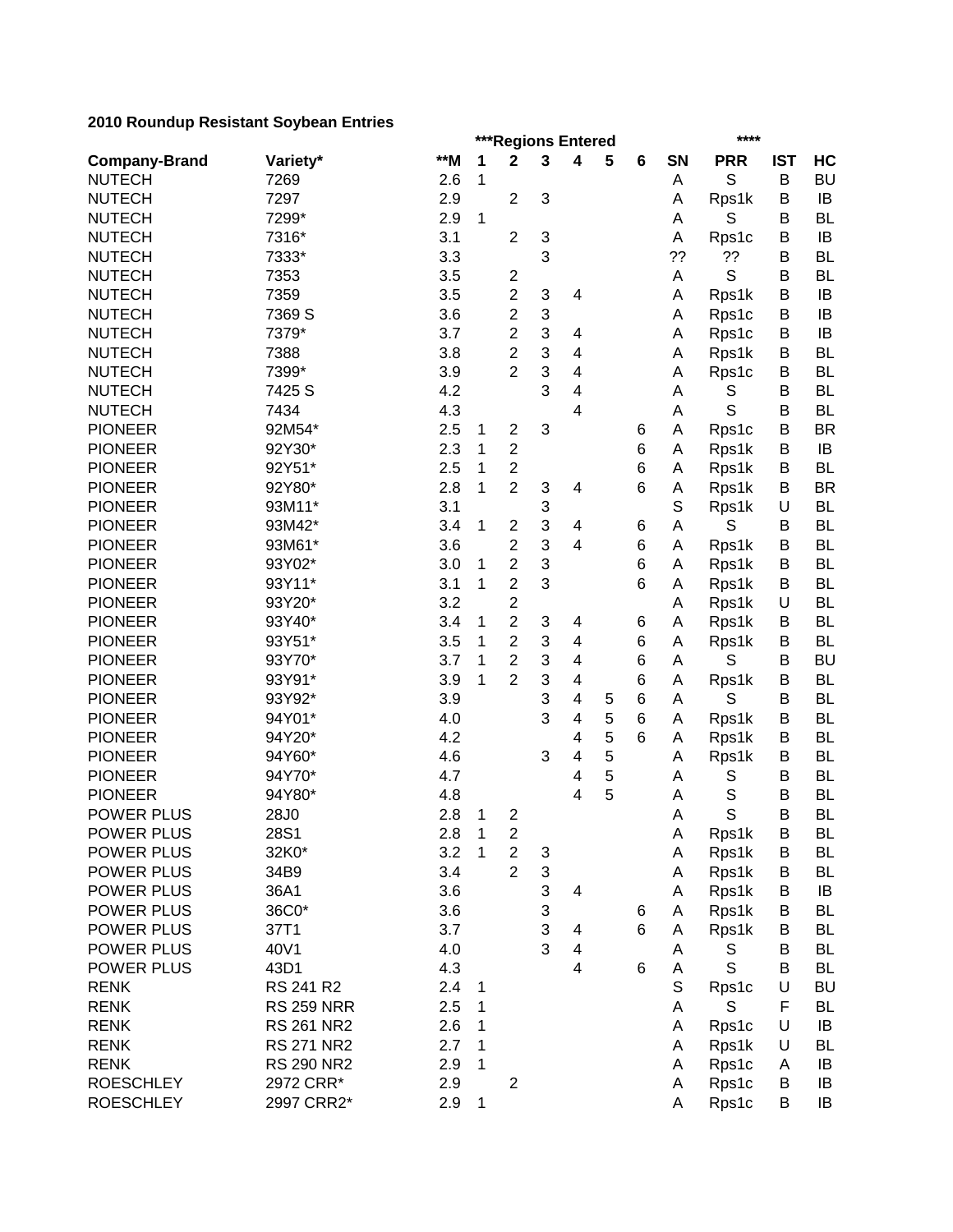|                         | ***Regions Entered<br>**** |       |   |                         |   |                         |   |   |             |                          |            |           |
|-------------------------|----------------------------|-------|---|-------------------------|---|-------------------------|---|---|-------------|--------------------------|------------|-----------|
| <b>Company-Brand</b>    | Variety*                   | $**M$ | 1 | $\mathbf{2}$            | 3 | 4                       | 5 | 6 | <b>SN</b>   | <b>PRR</b>               | <b>IST</b> | HC        |
| <b>ROESCHLEY</b>        | 3197 CRR2*                 | 3.1   |   |                         | 3 |                         |   |   | ??          | Rps1c                    | B          | IB        |
| SOUTHERN CROSS          | <b>CALEB NRRSTS</b>        | 4.4   |   |                         |   | 4                       | 5 |   | A           | S                        | B          | <b>BL</b> |
| SOUTHERN CROSS          | <b>ELAM NRR2YSTS</b>       | 4.6   |   |                         |   | 4                       | 5 |   | S           | Rps1c                    | A          | <b>BL</b> |
| SOUTHERN CROSS          | <b>JEDIDIAH NRR2Y</b>      | 4.1   |   |                         |   | 4                       | 5 |   | A           | S                        | A          | IB        |
| SOUTHERN CROSS          | <b>JERICHO NRR</b>         | 4.2   |   |                         |   |                         | 5 |   | Α           | Rps1c                    | B          | <b>BL</b> |
| SOUTHERN CROSS          | <b>LOT NRRSTS</b>          | 4.1   |   |                         |   |                         | 5 |   | A           | S                        | B          | <b>BL</b> |
| SOUTHERN CROSS          | <b>MALACHI NRR2Y</b>       | 3.8   |   |                         |   |                         | 5 |   | A           | S                        | A          | <b>BR</b> |
| SOUTHERN CROSS          | <b>MARCUS NRR2Y</b>        | 4.7   |   |                         |   | 4                       | 5 |   | Α           | S                        | A          | <b>BL</b> |
| <b>SOUTHERN STATES</b>  | RT 4370 N                  | 4.3   |   |                         |   |                         | 5 |   | A           | Rps1c                    | B          | <b>BL</b> |
| <b>SOUTHERN STATES</b>  | RT 4470 N                  | 4.4   |   |                         |   |                         | 5 |   | A           | S                        | В          | <b>BL</b> |
| <b>SOUTHERN STATES</b>  | RT 4808 N                  | 4.8   |   |                         |   |                         | 5 |   | A           | Rps1c                    | B          | <b>BL</b> |
| <b>SOUTHERN STATES</b>  | RT 4888 N                  | 4.8   |   |                         |   |                         | 5 |   | Α           | Rps1c                    | B          | <b>BL</b> |
| <b>SOUTHERN STATES</b>  | RT 4996 N                  | 4.9   |   |                         |   |                         | 5 |   | A           | S                        | B          | IB        |
| <b>SOUTHERN STATES</b>  | SS 3820 NR2                | 3.8   |   |                         |   |                         | 5 |   | A           | ?                        | В          | <b>BR</b> |
| <b>SOUTHERN STATES</b>  | SS 3910 NR2                | 3.9   |   |                         |   |                         | 5 |   | A           | ?                        | B          | IB        |
| SOUTHERN STATES         | SS 4510 NR2                | 4.5   |   |                         |   |                         | 5 |   | А           | $\overline{\mathcal{C}}$ | B          | <b>BL</b> |
| SOUTHERN STATES         | SS 4700 R2                 | 4.7   |   |                         |   |                         | 5 |   | $\mathbb S$ | $\tilde{?}$              | B          | <b>BL</b> |
| <b>STEYER</b>           | 2450 RR                    | 2.5   | 1 |                         |   |                         |   |   | $\mathbb S$ | S                        | U          | IB        |
| <b>STEYER</b>           | 2501 R2                    | 2.5   | 1 |                         |   |                         |   |   | Α           | Rps1k                    | A          | IB        |
| <b>STEYER</b>           | 2601 R2                    | 2.6   | 1 |                         |   |                         |   |   | $\mathbb S$ | Rps1k                    | U          | <b>BL</b> |
| <b>STEYER</b>           | 2701 R2                    | 2.7   | 1 | $\boldsymbol{2}$        |   |                         |   |   | Α           | $\mathbb S$              | Α          | IB        |
| <b>STEYER</b>           | 2850 RR                    | 2.8   | 1 |                         |   |                         |   |   | Α           | Rps1k                    | U          | IB        |
| <b>STEYER</b>           | 3001 R2*                   | 3.0   | 1 | $\overline{\mathbf{c}}$ | 3 |                         |   |   | Α           | Rps1c                    | A          | IB        |
| <b>STEYER</b>           | 3102 R2                    | 3.1   |   | $\overline{2}$          | 3 |                         |   |   | Α           | Rps1k                    | A          | <b>BR</b> |
| <b>STEYER</b>           | 3202 R2                    | 3.2   |   | $\overline{\mathbf{c}}$ | 3 |                         |   |   | Α           | Rps1c                    | A          | IB        |
| <b>STEYER</b>           | 3402 R2                    | 3.4   |   | $\overline{2}$          | 3 |                         | 5 |   | A           | Rps1c                    | A          | IB        |
| <b>STEYER</b>           | 3801 R2                    | 3.8   |   |                         |   |                         | 5 |   | A           | Rps1c                    | A          | IB        |
| <b>STEYER</b>           | 4001 R2                    | 4.0   |   |                         |   |                         | 5 |   | Α           | S                        | A          | IB        |
| <b>STEYER</b>           | 4501 R2                    | 4.5   |   |                         |   |                         | 5 |   | S           | Rps1c                    | A          | <b>BL</b> |
| <b>STINE</b>            | 1932-4                     | 1.9   | 1 |                         |   |                         |   |   | Α           | Rps1c                    | B          | <b>BL</b> |
| <b>STINE</b>            | 23RA22                     | 2.3   | 1 | $\overline{\mathbf{c}}$ |   |                         |   |   | A           | Rps1k                    | B          | IB        |
| <b>STINE</b>            | 2420-4                     | 2.4   |   | $\overline{\mathbf{c}}$ |   |                         |   |   | A           | S                        | B          | <b>BL</b> |
| <b>STINE</b>            | 2862-4*                    | 2.8   |   | $\overline{2}$          | 3 |                         |   |   | Α           | Rps1k                    | B          | <b>BR</b> |
| <b>STINE</b>            | 3132-4                     | 3.1   |   |                         | 3 |                         |   |   | Α           | Rps1c                    | B          | IB        |
| <b>STINE</b>            | 31RB82                     | 3.1   |   |                         | 3 |                         |   |   | A           | $\mathbb S$              | B          | IB        |
| <b>STINE</b>            | 3423-4*                    | 3.4   |   |                         | 3 |                         |   |   | Α           | Rps1c                    | B          | IB        |
| <b>STINE</b>            | 3522-4*                    | 3.5   |   |                         | 3 | 4                       |   |   | Α           | Rps1c                    | B          | IB        |
| <b>STINE</b>            | 35RA02*                    | 3.5   |   |                         | 3 | $\overline{\mathbf{4}}$ |   |   | A           | S                        | B          | M         |
| <b>STINE</b>            | 3923-4*                    | 3.9   |   |                         | 3 | 4                       |   |   | Α           | Rps1k                    | B          | <b>BL</b> |
| <b>STINE</b>            | 39RA20*                    | 3.9   |   |                         | 3 | 4                       | 5 |   | A           | S                        | B          | <b>BR</b> |
| <b>STINE</b>            | 4392-4*                    | 4.3   |   |                         |   | 4                       | 5 |   | А           | S                        | B          | BL        |
| <b>STINE</b>            | 43RA02                     | 4.3   |   |                         |   | 4                       | 5 |   | Α           |                          | В          | M         |
| <b>STINE</b>            | 43RB82                     | 4.3   |   |                         |   | 4                       |   |   | Α           | Rps1c<br>S               | B          | <b>BL</b> |
| <b>STINE</b>            | 4782-4                     | 4.7   |   |                         |   |                         | 5 |   | Α           | S                        | B          | <b>BL</b> |
| STONE SEED GROUP        | 2R2501                     | 2.5   |   |                         |   |                         |   |   |             |                          | A          | IB        |
| STONE SEED GROUP        | 2R3001                     | 3.0   | 1 | $\overline{c}$          |   |                         |   |   | Α<br>А      | Rps1ck                   |            | IB        |
| <b>STONE SEED GROUP</b> | 2R3600*                    | 3.6   |   |                         | 3 |                         |   |   | A           | Rps1c<br>$\mathbb S$     | Α<br>A     | M         |
| STONE SEED GROUP        |                            | 3.7   |   |                         |   |                         |   |   |             |                          | A          | IB        |
|                         | 2R3701                     |       |   |                         |   | 4                       |   |   | Α           | Rps1c                    |            |           |
| STONE SEED GROUP        | 2R3801                     | 3.8   |   |                         |   | 4                       |   |   | Α           | Rps1c                    | A          | IB        |